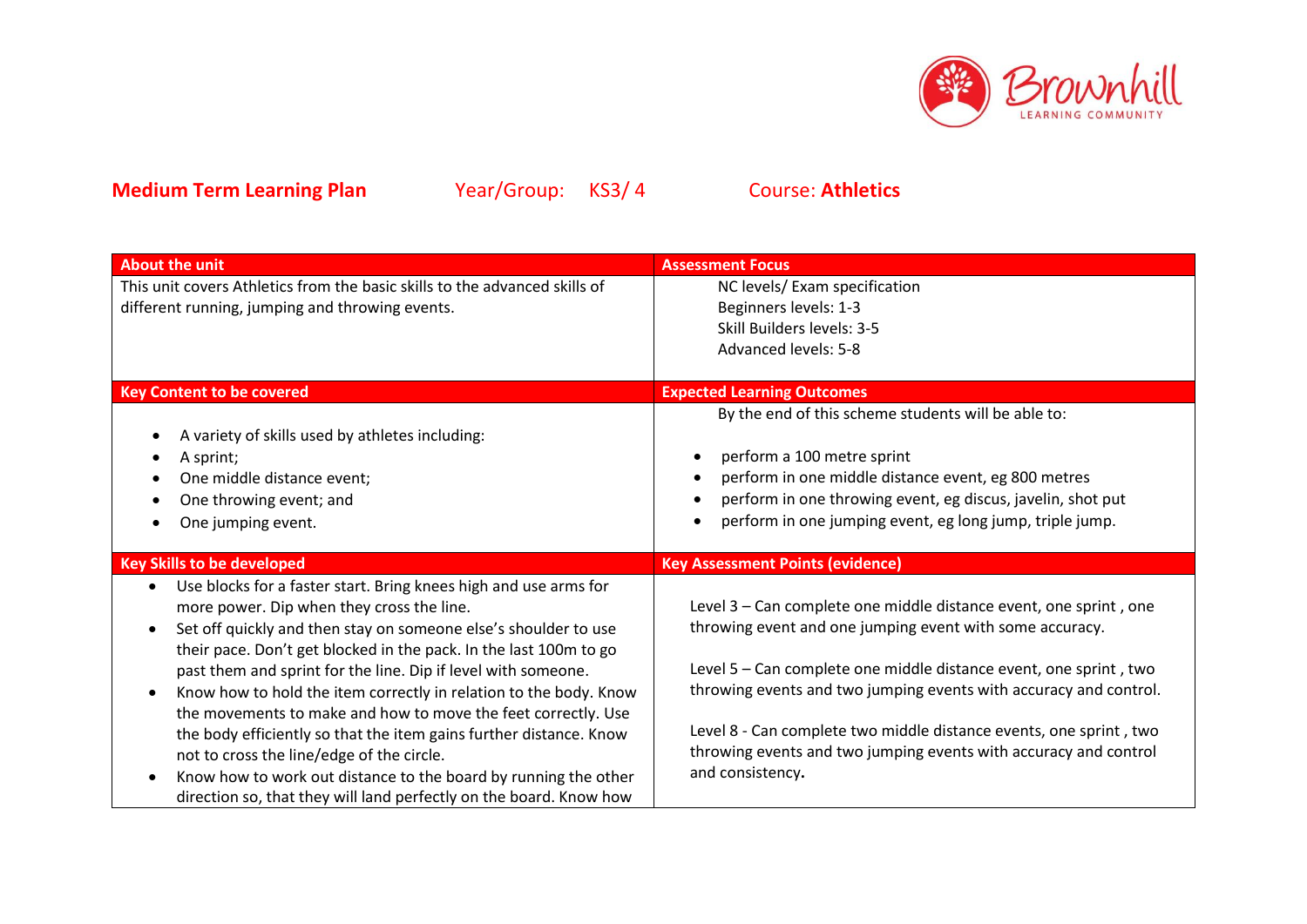

| to arch the body to hang in the air and that, on landing, To fall<br>forwards, rather than losing distance by falling backwards.                                                                                                                                                                                                                                                                                                                                                                                                                                                                                                                                                                        |                                                                                                                                                                                                                                                                                                                                                            |
|---------------------------------------------------------------------------------------------------------------------------------------------------------------------------------------------------------------------------------------------------------------------------------------------------------------------------------------------------------------------------------------------------------------------------------------------------------------------------------------------------------------------------------------------------------------------------------------------------------------------------------------------------------------------------------------------------------|------------------------------------------------------------------------------------------------------------------------------------------------------------------------------------------------------------------------------------------------------------------------------------------------------------------------------------------------------------|
| <b>Language for Learning</b><br>styles techniques, running style, short sprint distances, semi-crouched<br>start, crouch position, jumping, height, distance, technique, disciplines,<br>similarities, shot putt, pushing and slinging, side-on whole body<br>contributing, safety precautions and procedures , running, throwing<br>, athletic, equipment, practice, improve, performances, activities, tape<br>measure, records personal best, stride length speed run, arm and leg<br>action, optimum body position, sprinting, high hips, relaxed neck and<br>shoulders, still head , events, lanes, a metre, races, 'fairy steps', high<br>frequency or cadence, bounding, 100 /200/400/800 metres | Links to EBD/ personal, social and emotional needs<br>L1 - Is attentive and has an interest in school work.<br>L4 - Works efficiently in a group/team.<br>C3 - Only interrupts and seeks attention appropriately.<br>C4 - Is physically and verbally peaceable.<br>C5 - Respects property/equipment.<br>E5 - Is emotionally stable and shows self-control. |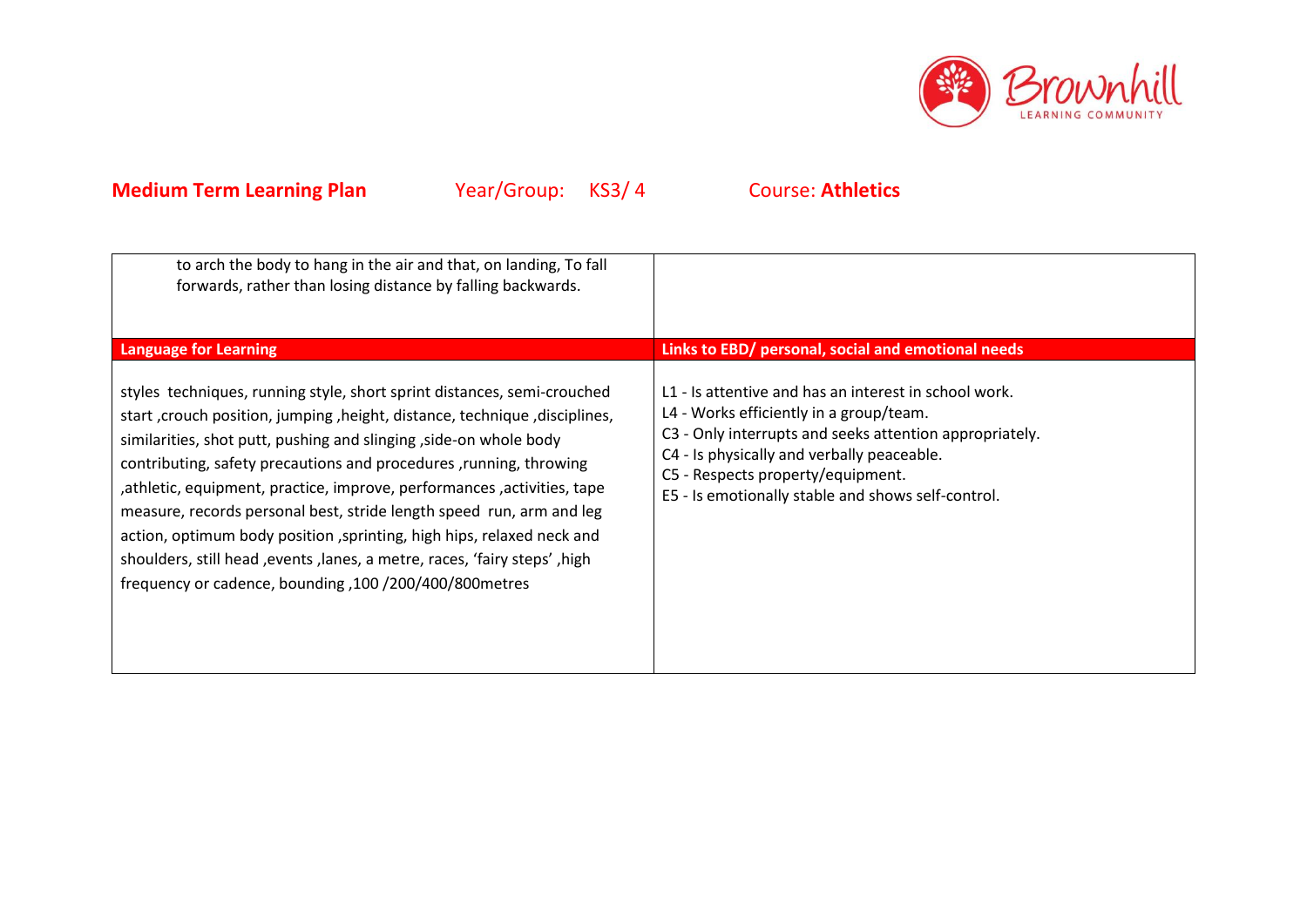

| Session      | <b>Learning Objectives</b>    | <b>Content to be covered</b>  | <b>Suggested Pedagogy/Teaching</b><br><b>Activities</b>                                                                                                                                                                                                                                                                                                                                                                                                                            | <b>Learning Outcomes</b><br>(Assessment/Level<br>descriptors for this lesson)                                                       |
|--------------|-------------------------------|-------------------------------|------------------------------------------------------------------------------------------------------------------------------------------------------------------------------------------------------------------------------------------------------------------------------------------------------------------------------------------------------------------------------------------------------------------------------------------------------------------------------------|-------------------------------------------------------------------------------------------------------------------------------------|
| $\mathbf{1}$ | Perform a 100 metre<br>sprint | To perform a 100 metre sprint | Basic sprint start<br>Shuttle. 2 stand opposite 2, 10<br>metres apart. Shuttle across and<br>join the back of the opposite<br>queue. While shuttling across use<br>- a standing start position, a semi<br>crouched position (no hands on<br>floor).<br>Sprints over 10 / 20 / 30 metres<br>varying starting positions - then<br>pick-up speed over further<br>distances<br>Interval Pyramid sprints 50 /<br>75 / 100 / 75 / 50 - give rests (<br>rest = period of intensity $X$ 3) | I can use blocks for a faster<br>start. I bring my knees high<br>and use my arms for more<br>power. I dip when I cross the<br>line. |
|              |                               |                               |                                                                                                                                                                                                                                                                                                                                                                                                                                                                                    |                                                                                                                                     |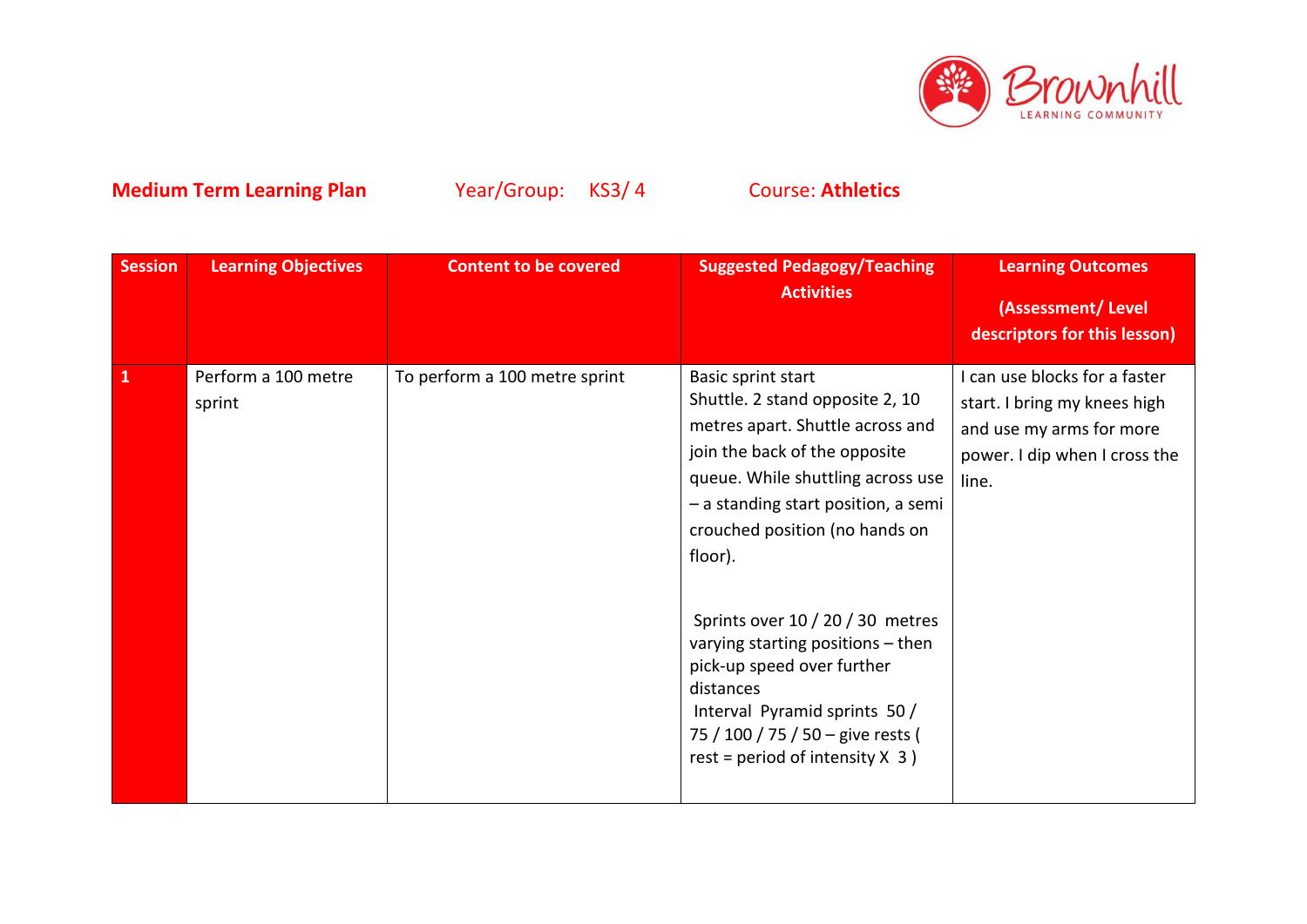

|  |  |  | Competitive sprints over 100 /<br>200 & 400<br>metres<br>Students assume full crouch<br>position and practice start<br>technique (don't sprint more<br>than 5 metres).<br>- Partner timed sprints. From<br>crouched position teacher calls<br>"On your marks, set, GO!" On GO<br>students sprint as far as possible<br>(one partner at a time). Teacher<br>times 5 seconds and then calls<br>"STOP!" The non-running partner<br>uses a cone to mark where the<br>sprinter was when the teacher<br>called stop. Partners change<br>roles.<br>Sprint from blocks | Peer assessment whilst<br>working in pairs to give<br>constructive advice. |
|--|--|--|----------------------------------------------------------------------------------------------------------------------------------------------------------------------------------------------------------------------------------------------------------------------------------------------------------------------------------------------------------------------------------------------------------------------------------------------------------------------------------------------------------------------------------------------------------------|----------------------------------------------------------------------------|
|--|--|--|----------------------------------------------------------------------------------------------------------------------------------------------------------------------------------------------------------------------------------------------------------------------------------------------------------------------------------------------------------------------------------------------------------------------------------------------------------------------------------------------------------------------------------------------------------------|----------------------------------------------------------------------------|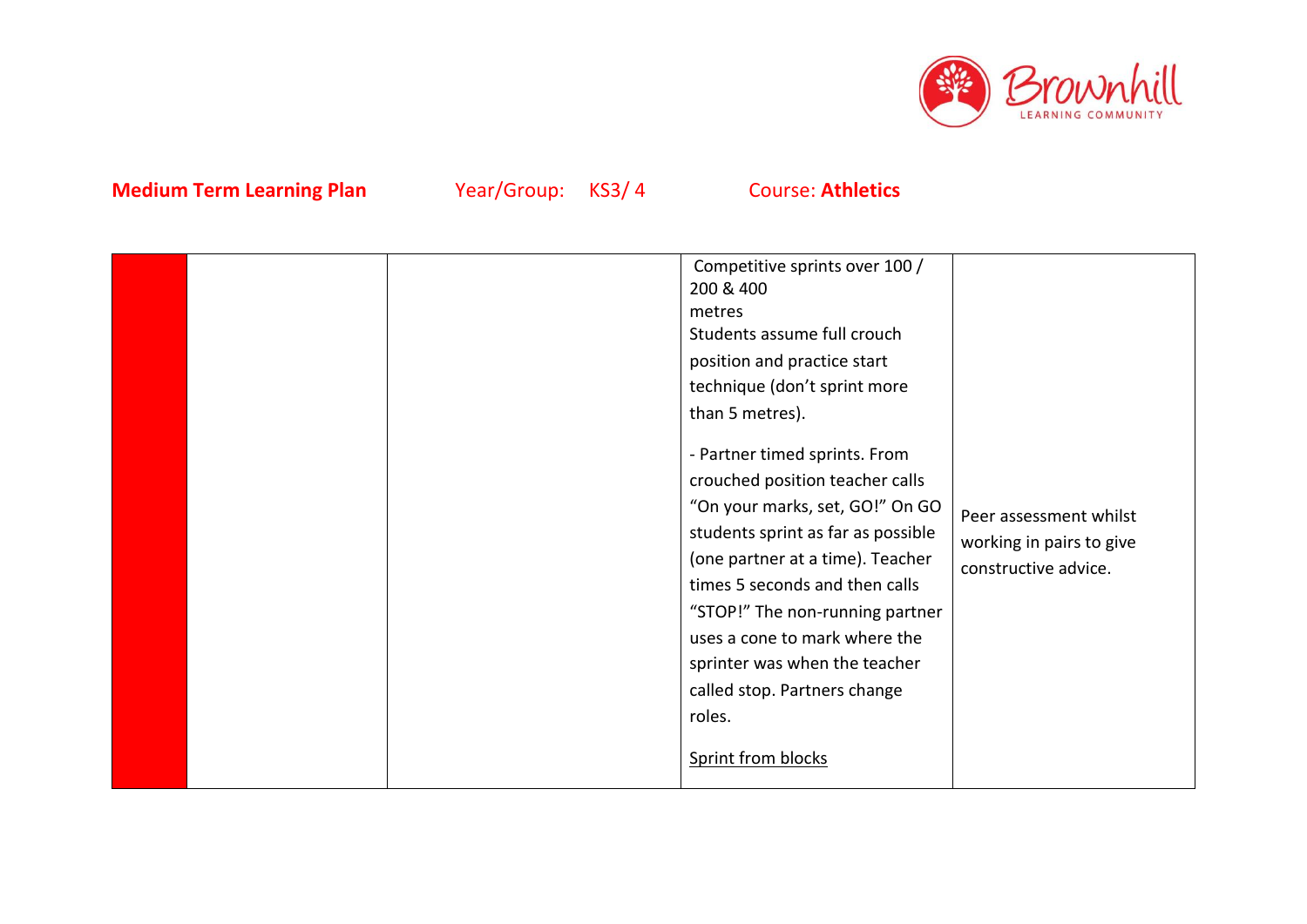

|  | Teacher shows students how to       |  |
|--|-------------------------------------|--|
|  | measure blocks and set them up      |  |
|  | according to individual size and    |  |
|  | shape.                              |  |
|  |                                     |  |
|  | - Partner sprint races over 20      |  |
|  | metres. One partner uses blocks,    |  |
|  | the other starts in the full crouch |  |
|  | position but without blocks.        |  |
|  |                                     |  |
|  | - Sprint from blocks for 3, 5, 7    |  |
|  | and 10 seconds. Have a partner      |  |
|  | place a cone where you are after    |  |
|  | 3, 5, 7 and 10 seconds. Discuss     |  |
|  | the changes in distance between     |  |
|  | the cones and refer to              |  |
|  | acceleration and deceleration       |  |
|  |                                     |  |
|  | - As above, though explore          |  |
|  | different stride lengths as an      |  |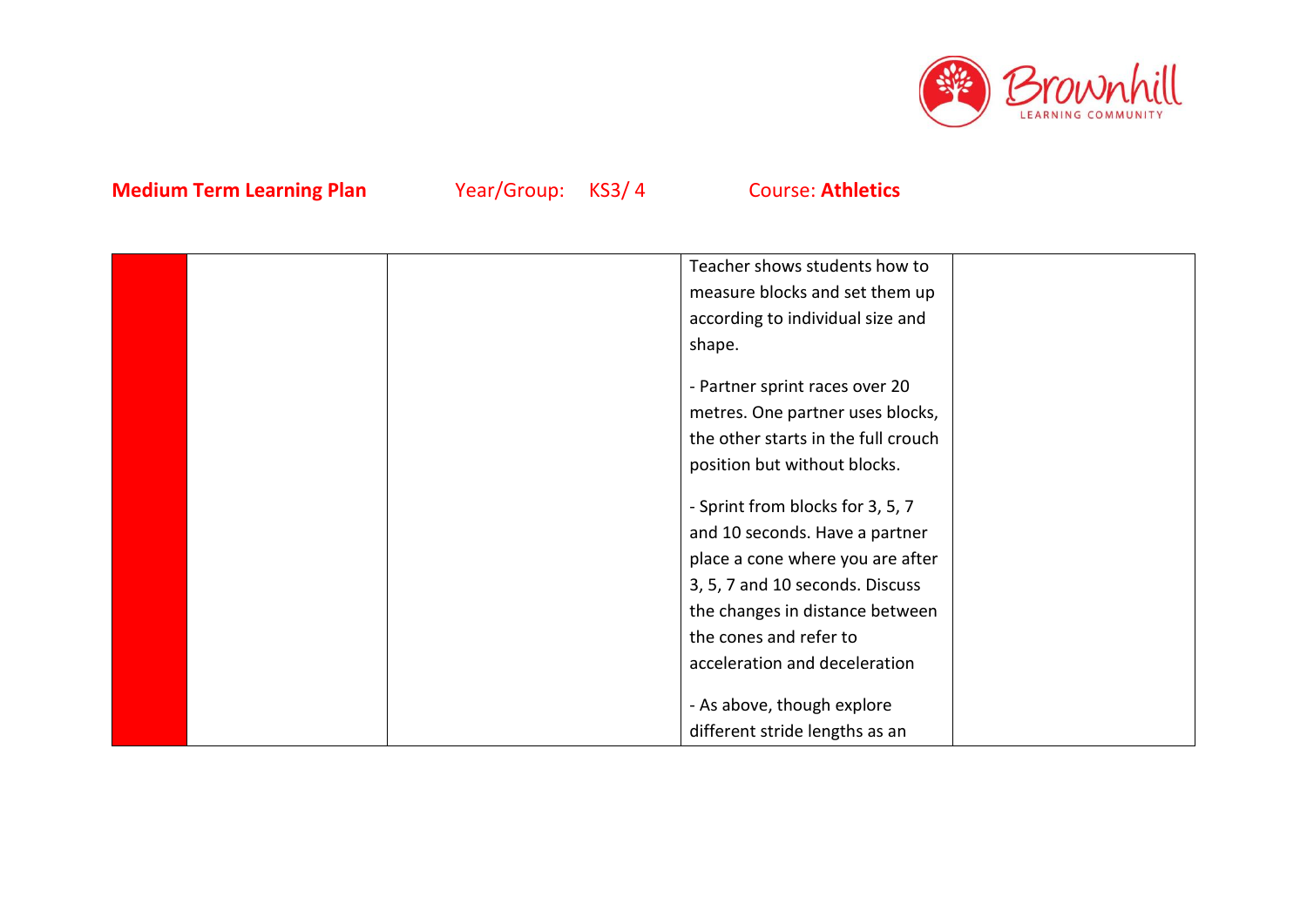

|                |                                                           |                                                                   | attempt to beat their previous<br>distance.                                                                                                                                                                                                                                                                                                   |                                                                                                                                                                                                                                                       |
|----------------|-----------------------------------------------------------|-------------------------------------------------------------------|-----------------------------------------------------------------------------------------------------------------------------------------------------------------------------------------------------------------------------------------------------------------------------------------------------------------------------------------------|-------------------------------------------------------------------------------------------------------------------------------------------------------------------------------------------------------------------------------------------------------|
| $\overline{2}$ | Perform in one middle<br>distance event, eg 800<br>metres | To be able perform in one middle<br>distance event, eg 800 metres | - Discuss the need for pacing<br>during races. Q & A regarding<br>which events may need pacing<br>and why.<br>400m raced recorded<br>$-800/1000$ metres race<br>(differentiate to suit the ability of<br>the students).<br>Follow leader for a period of time<br>$-2$ minutes<br>" Chain gang " - individual /<br>pairs run to a pace and the | I set off quickly and then stay<br>on someone else's shoulder<br>to use their pace. I don't get<br>blocked in the pack. In the<br>last 100m I am able to go<br>past them and sprint for the<br>line. I remember to dip if I am<br>level with someone. |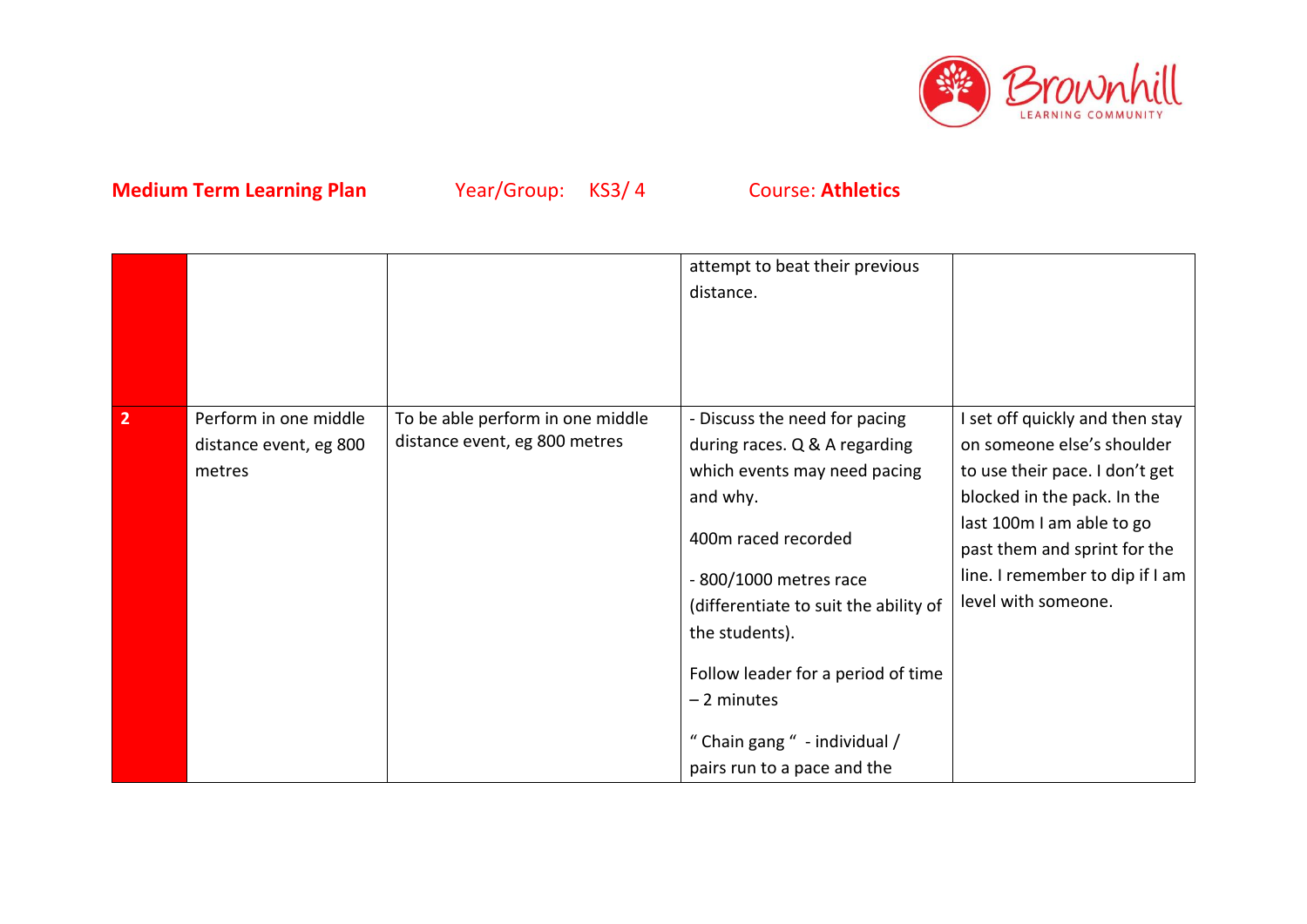

|   |                                          |                                              | leader continuously changes<br>from back-marker<br>Competitive races over 800                                                                                                                                                                                                                                                                                                                                   |                                                                                                                                                                                                                                                                                                                                                         |
|---|------------------------------------------|----------------------------------------------|-----------------------------------------------------------------------------------------------------------------------------------------------------------------------------------------------------------------------------------------------------------------------------------------------------------------------------------------------------------------------------------------------------------------|---------------------------------------------------------------------------------------------------------------------------------------------------------------------------------------------------------------------------------------------------------------------------------------------------------------------------------------------------------|
| 3 | Perform in one<br>throwing event, discus | To be able to perform throwing the<br>discus | throw using appropriately<br>weighted disc from side on<br>position using 1/4 turn.<br>- as above, though starting from<br>a side-on, slightly crouched<br>position and extending this<br>position whilst throwing.<br>- as above, this time with chin,<br>knee, toe in line, crouching over<br>the back foot. Use a 1/2 rotation of<br>the upper body.<br>- mini discus competition with<br>student officials. | I know how to hold the item<br>correctly in relation to my<br>body. I know the movements<br>to make and how to move<br>my feet correctly. I use my<br>body efficiently so that the<br>item gains further distance. I<br>know not to cross the<br>line/edge of the circle.<br>Peer assessment whilst<br>working in pairs to give<br>constructive advice. |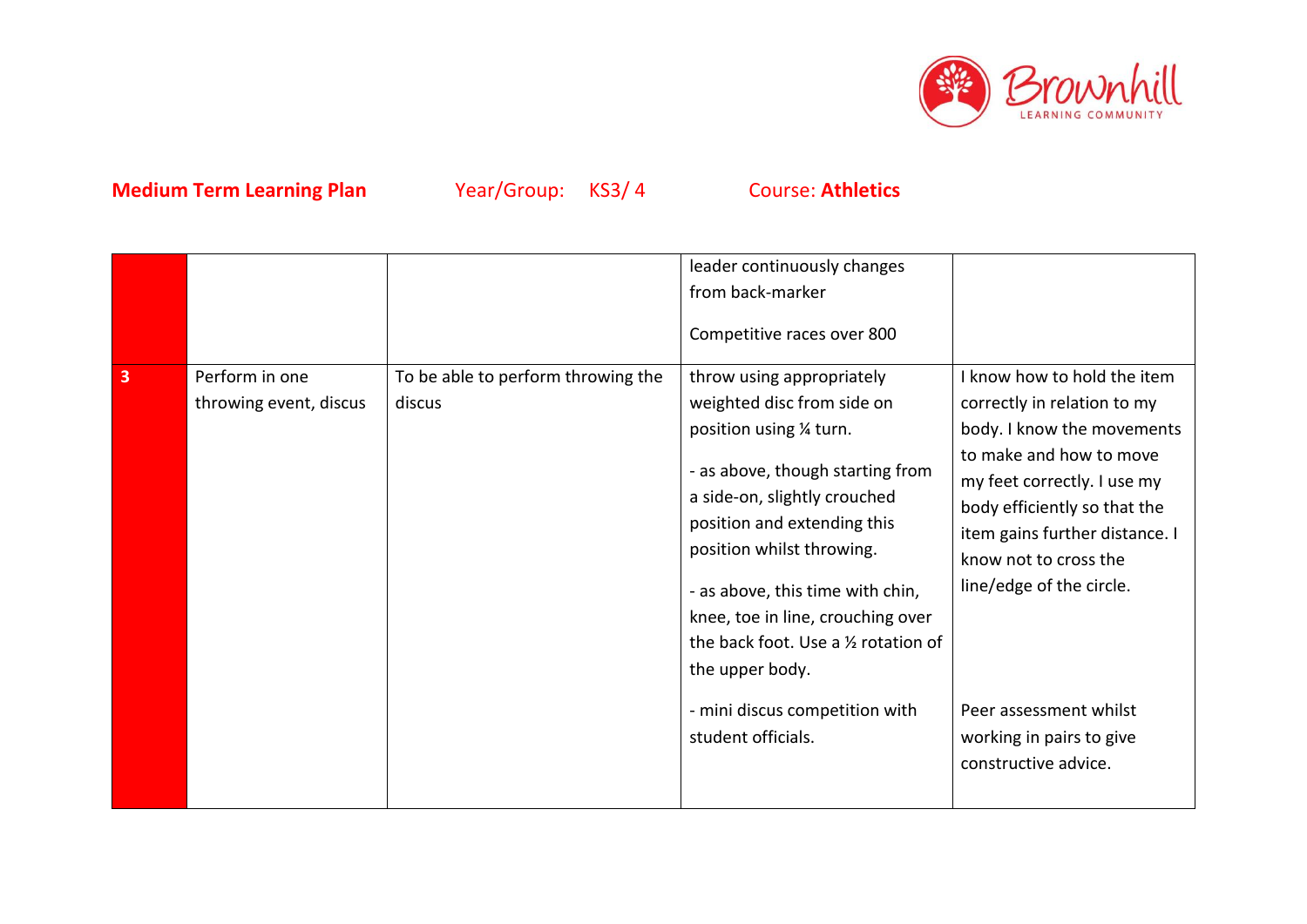

|                         |                                                               | To be able to perform throwing the<br>shotputt | Putt using appropriately<br>weighted shot from side on<br>position with 1/4 turn.<br>as above, though starting from a<br>side-on, slightly crouched<br>position and extending this<br>position whilst throwing.<br>as above, this time with chin,<br>knee, toe in line, crouching over<br>the back foot. Use a 1/2 rotation of<br>the upper body.<br>mini shot putt competition with<br>student officials | Peer assessment whilst working<br>in pairs to give constructive<br>advice.           |
|-------------------------|---------------------------------------------------------------|------------------------------------------------|-----------------------------------------------------------------------------------------------------------------------------------------------------------------------------------------------------------------------------------------------------------------------------------------------------------------------------------------------------------------------------------------------------------|--------------------------------------------------------------------------------------|
| $\overline{\mathbf{4}}$ | Perform in one jumping<br>event, eg long jump,<br>triple jump | To be able to perform a long jump              | Stride run-up to pit using the leg<br>technique of the hitch kick -<br>perform repetitive jumps                                                                                                                                                                                                                                                                                                           | I know how to work out my<br>distance to the board by<br>running the other direction |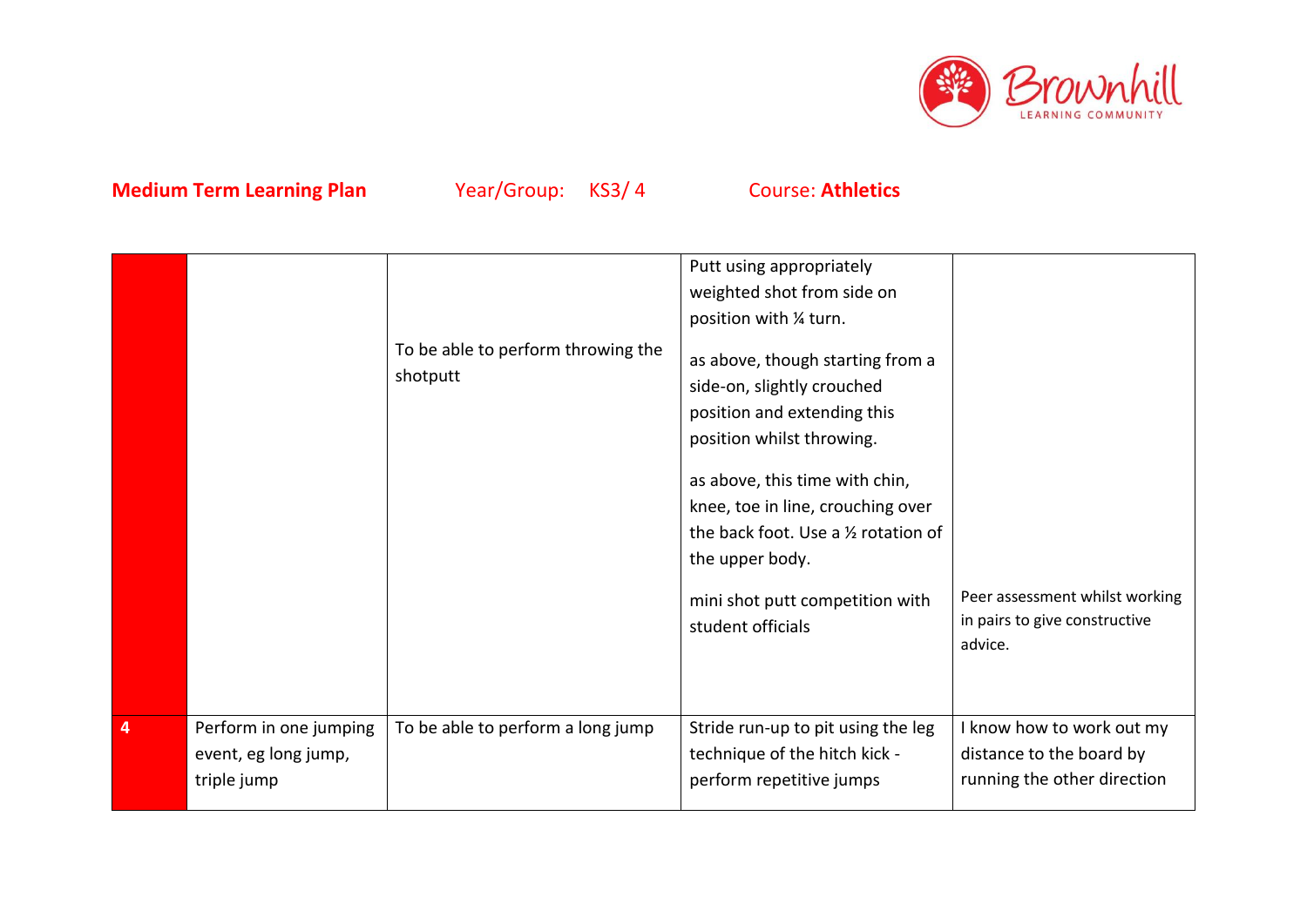

|  |                                          | 5 Stride run-up to pit using legs<br>and arms techniques - perform<br>repetitive jumps<br>Measure out run up and increase<br>run-up, distance, and speed from<br>$a 15 - 17$ stride length.<br>Competition<br>Jumps, Hops & Bounding | so, that I will land perfectly<br>on the board. I know how to<br>arch my body to hang in the<br>air and that, on landing, I am<br>meant to fall forwards, rather<br>than losing distance by falling<br>backwards. |
|--|------------------------------------------|--------------------------------------------------------------------------------------------------------------------------------------------------------------------------------------------------------------------------------------|-------------------------------------------------------------------------------------------------------------------------------------------------------------------------------------------------------------------|
|  | To be able to perform the triple<br>jump | Triple jump with 1/3/5/7/9 stride<br>approach (use markers to set and<br>change start place for run up<br>accordingly.<br>- As above, using hitch kick leg<br>and arm action.                                                        | Peer assessment whilst<br>working in pairs to give<br>constructive advice.                                                                                                                                        |